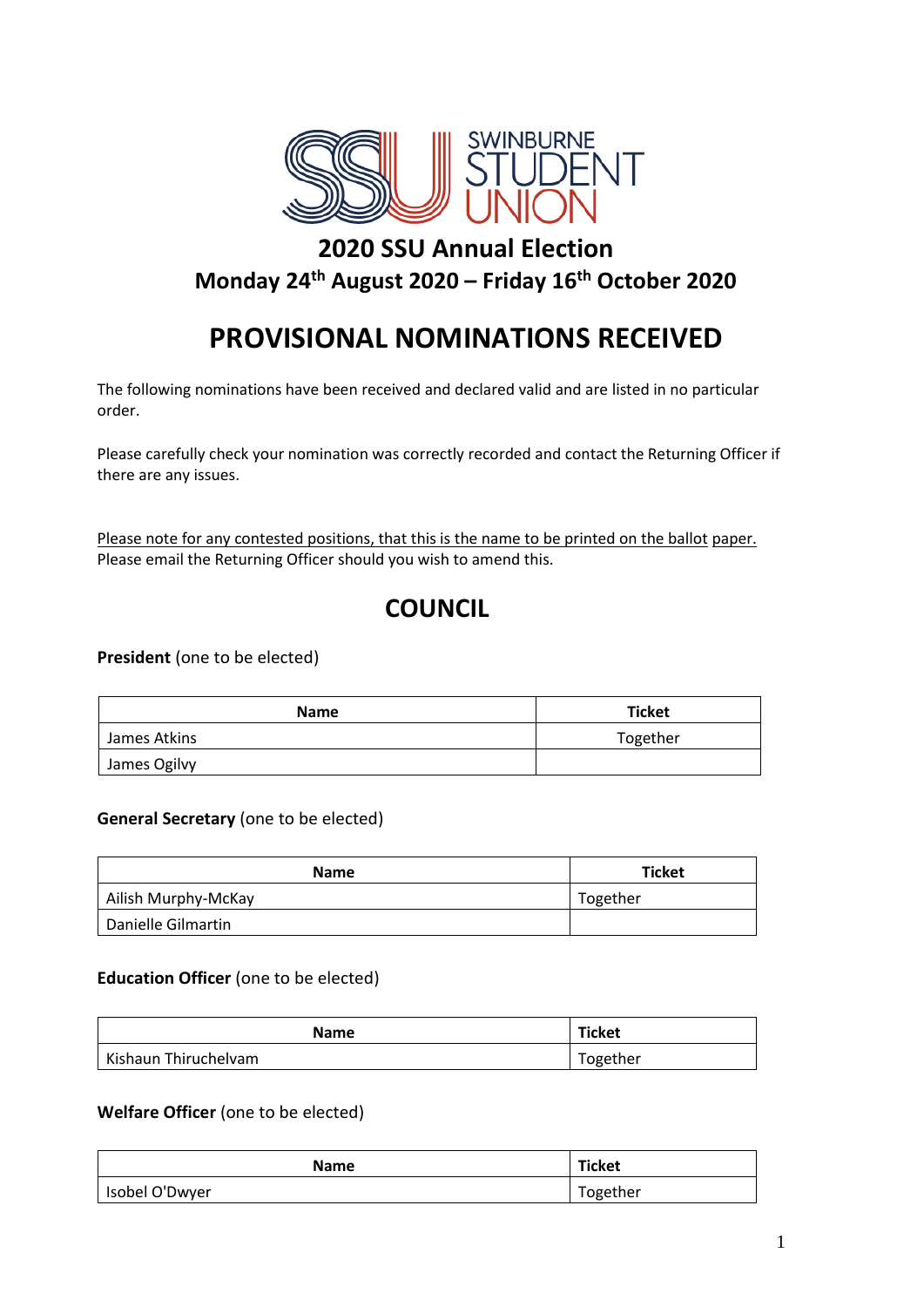# **Activities Officer** (one to be elected)

| <b>Name</b>                   | Ticket   |
|-------------------------------|----------|
| Nidzam Shah bin Ekbal Hussain | Together |

#### **Communications Officer** (one to be elected)

| <b>Name</b>          | <b>Ticket</b> |
|----------------------|---------------|
| <b>Tina Tsironis</b> | Together      |

#### **Hawthorn Campus Co-ordinator** (one to be elected)

| Name                 | Ticket   |
|----------------------|----------|
| <b>Blaine Harris</b> | Together |

#### **Croydon Campus Co-ordinator** (one to be elected)

**NO NOMINATIONS RECEIVED**

#### **Wantirna Campus Co-ordinator** (one to be elected)

#### **NO NOMINATIONS RECEIVED**

#### **Postgraduate Representative** (one to be elected)

| <b>Name</b>      | Ticket   |
|------------------|----------|
| Apruv Chandrawal | Together |

#### **International Representative** (one to be elected)

| <b>Name</b>     | Ticket   |
|-----------------|----------|
| Rakesha Bandara | Together |

#### **PAVE Representative** (one to be elected)

| <b>Name</b> | <b>Ticket</b> |
|-------------|---------------|
| Taya Kalman | Together      |

# **Women's Representative** (one to be elected)

| <b>Name</b>         | <b>Ticket</b> |
|---------------------|---------------|
| Nikitha Neelakantan | Together      |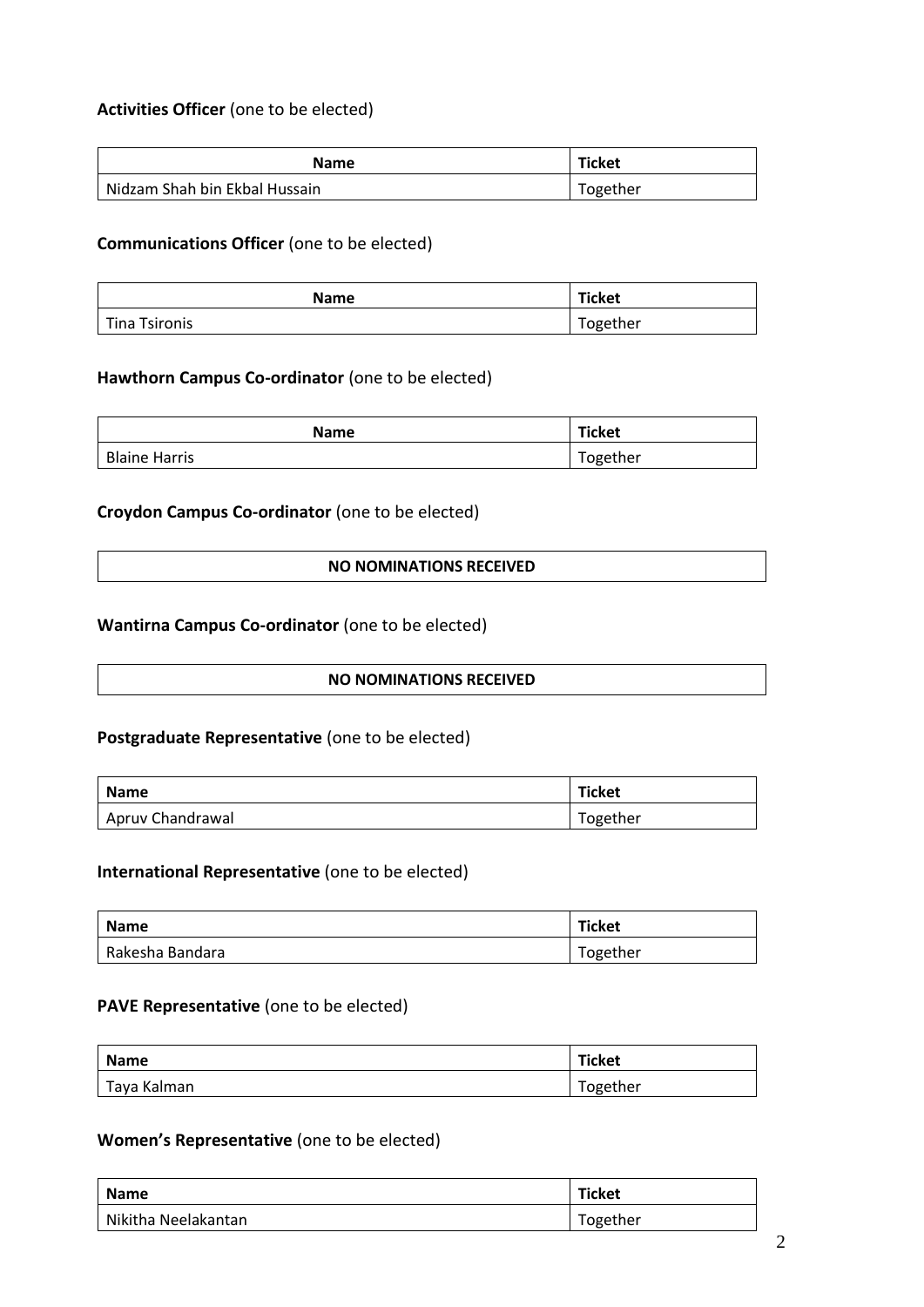# **Queer/LGBTI Representative** (one to be elected)

| <b>Name</b>  | <b>Ticket</b> |
|--------------|---------------|
| Alex Edwards | Together      |

## **First Nations/Indigenous Representative** (one to be elected)

| <b>Name</b>    | Ticket   |
|----------------|----------|
| Patrick Taylor | Together |

#### **Ethnocultural Representative** (one to be elected)

| <b>Name</b>       | Ticket   |
|-------------------|----------|
| Muhammad Abubakar | Together |

#### **Health and Disability Representative** (one to be elected)

| <b>Name</b>  | <b>Ticket</b> |
|--------------|---------------|
| Josh Daniels | Together      |

#### **General Representative** (three to be elected)

| <b>Name</b>                               | <b>Ticket</b> |
|-------------------------------------------|---------------|
| Imogen Atkins                             | Together      |
| Sharath Babu Holenarasipura Rama Bhagawan | Together      |
| Artemis Capa                              | Together      |
| Georgie McDaid                            |               |

# **EDUCATION BOARD**

#### **Faculty of Business and Law Representative** (one to be elected)

| Name                | Ticket   |
|---------------------|----------|
| <b>Emily Duffus</b> | Together |

## **Faculty of Science, Engineering and Technology Representative** (one to be elected)

| Name         | Ticket   |
|--------------|----------|
| Swapna Priya | Together |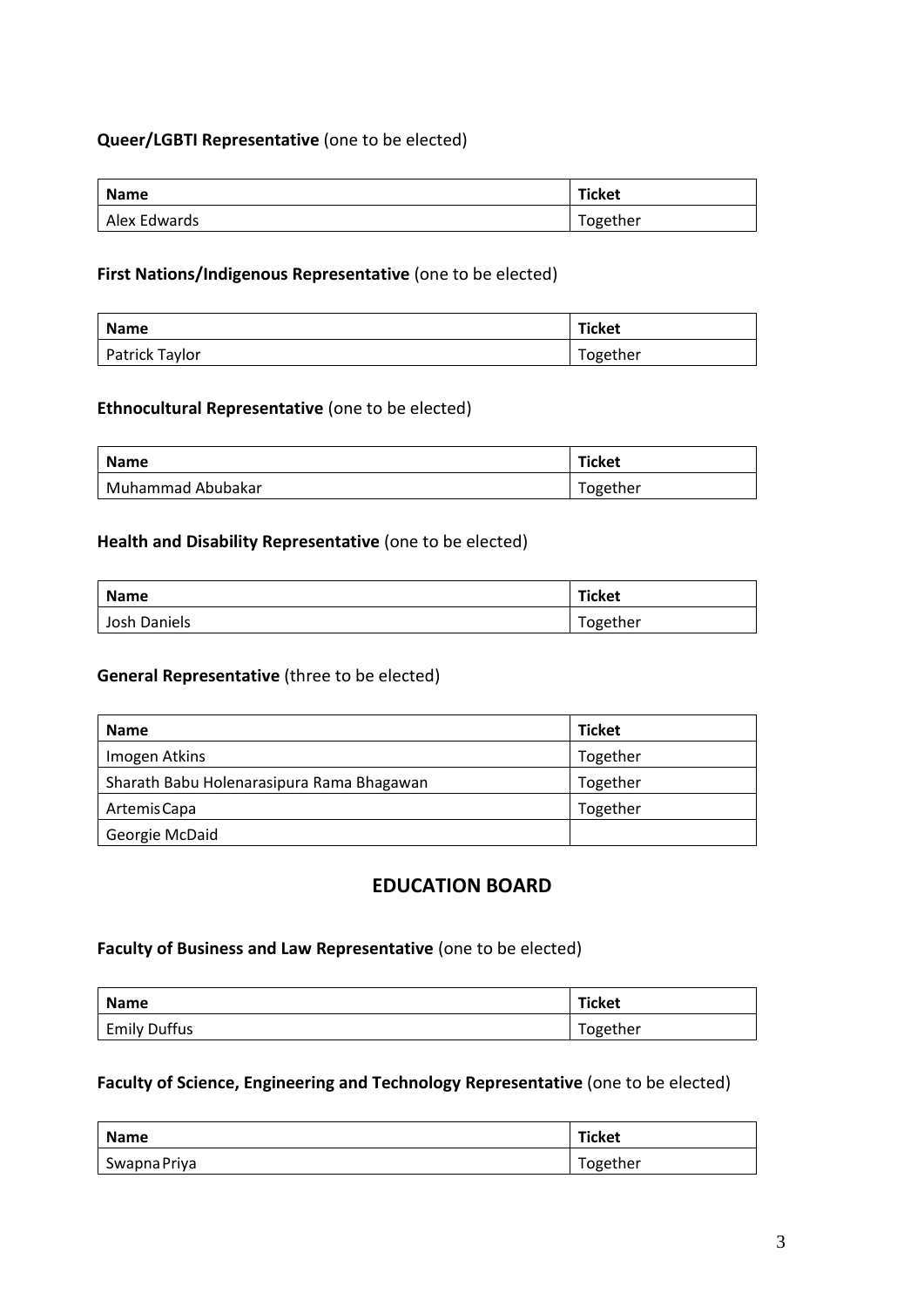# **Faculty of Health, Arts and Design Representative** (one to be elected)

| <b>Name</b>   | <b>Ticket</b> |
|---------------|---------------|
| Lauren Dobson | Together      |

#### **School of Business Representative** (one to be elected)

| <b>Name</b>  | <b>Ticket</b> |
|--------------|---------------|
| Hayden Hoare | Together      |

# **School of Law Representative** (one to be elected)

| <b>Name</b>   | Ticket   |
|---------------|----------|
| Ling Shi Quah | Together |

#### **School of Arts, Social Sciences and Humanities Representative** (one to be elected)

| <b>Name</b>    | <b>Ticket</b> |
|----------------|---------------|
| Millie Spencer | Together      |

#### **School of Design Representative** (one to be elected)

| <b>Name</b>      | <b>Ticket</b> |
|------------------|---------------|
| Alecia Frizziero | Together      |

#### **School of Health Sciences Representative** (one to be elected)

| <b>Name</b>    | Ticket   |
|----------------|----------|
| Zoe Whitehouse | Together |

#### **School of Engineering Representative** (one to be elected)

| <b>Name</b>     | Ticket   |
|-----------------|----------|
| Kipp Strattmann | Together |

#### **School of Science Representative** (one to be elected)

| <b>Name</b>           | <b>Ticket</b> |
|-----------------------|---------------|
| Jaskaran Singh Saluja | Together      |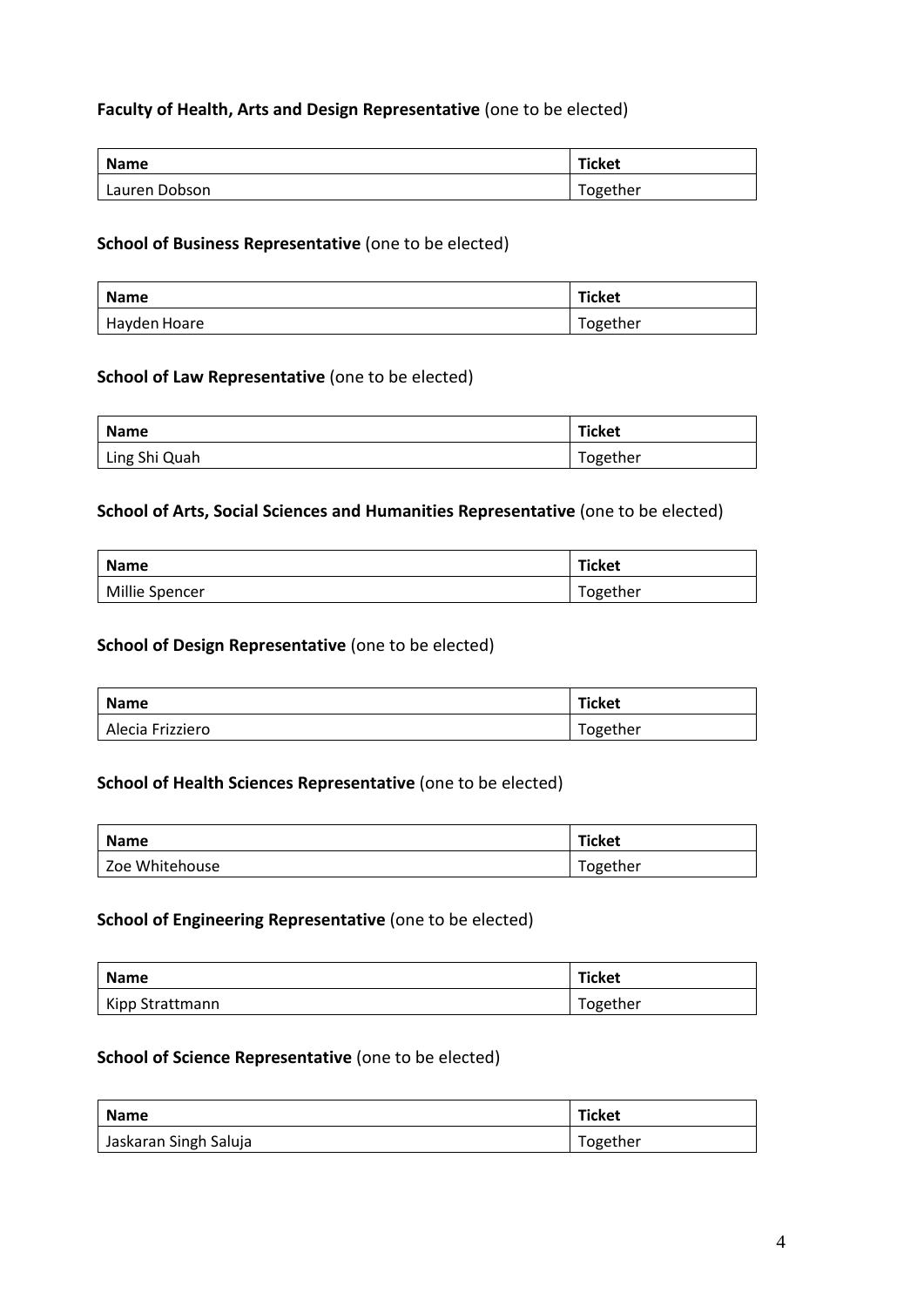# **School of Software and Electrical Engineering Representative** (one to be elected)

| <b>Name</b>          | <b>Ticket</b> |
|----------------------|---------------|
| Visha Bhalodia       | Together      |
| <b>Fergus Clancy</b> | Together      |

### **Higher Degree by Research Representative** (one to be elected)

| <b>Name</b>   | Ticket   |
|---------------|----------|
| Parth Bhavsar | Together |

### **Swinburne Online (SOL) Representative** (one to be elected)

| Name         | Ticket   |
|--------------|----------|
| Maria Bagtor | Together |

## **Open Universities Australia (OUA) Representative** (one to be elected)

#### **NO NOMINATIONS RECEIVED**

# **SWINE EDITORS**

**Editor** (one to be elected)

| Name            | Ticket   |
|-----------------|----------|
| Jessica Murdoch | Together |

#### **Designer** (one to be elected)

| Name         | <b>Ticket</b> |
|--------------|---------------|
| Artemis Capa | Together      |
| Zoe Abletez  | Together      |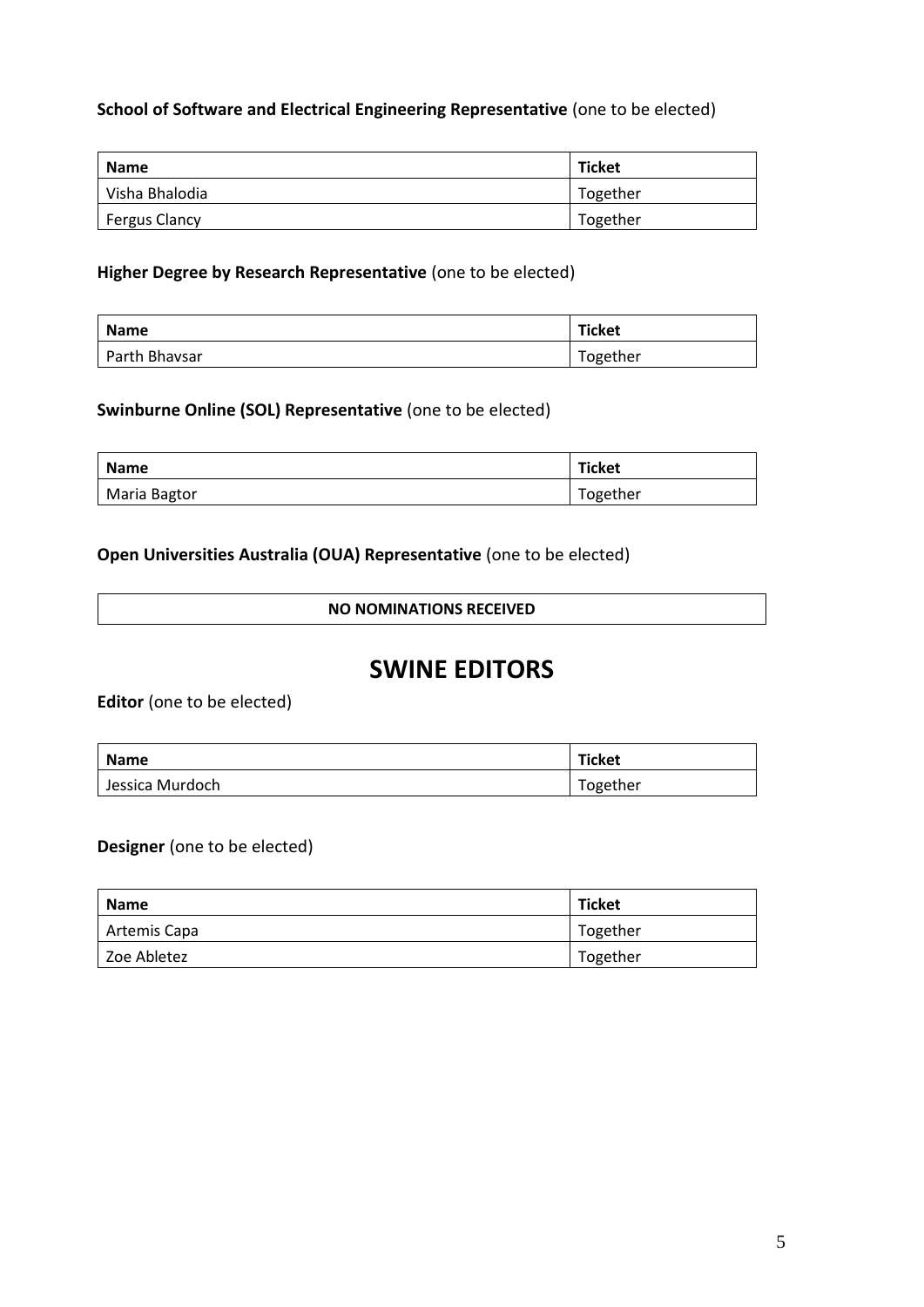# **CAMPUS/STUDENT COMMITTEES**

# **Hawthorn Campus Committee Member** (seven to be elected)

| <b>Name</b>         | <b>Ticket</b> |
|---------------------|---------------|
| Danny Phan          | Together      |
| Ebony Forlano       | Together      |
| <b>Emily Duffus</b> | Together      |
| Minh Ton            | Together      |
| Alecia Frizziero    | Together      |
| Sathak Arora        | Together      |
| Jesse Stone         | Together      |

# **Croydon Campus Committee Member (seven to be elected)**

**NO NOMINATIONS RECEIVED**

# **Wantirna Campus Committee Member (seven to be elected)**

**NO NOMINATIONS RECEIVED**

# **Wantirna Campus Committee Member (seven to be elected)**

#### **NO NOMINATIONS RECEIVED**

#### **SISA Committee Member** (seven to be elected)

| <b>Name</b>                                            | <b>Ticket</b> |
|--------------------------------------------------------|---------------|
| Devesh Bhende                                          | Together      |
| Isabelle Khor                                          | Together      |
| Azeez Mohamad Askeen                                   | Together      |
| Elekuttige Fernando                                    | Together      |
| Kavindu Shakya Gunathilake Rajapaksha Pathirannehalage | Together      |
| Aneri Vaidya                                           | Together      |
| Manaswi Rimal                                          | Together      |
| Niharika Tyagi                                         | Together      |